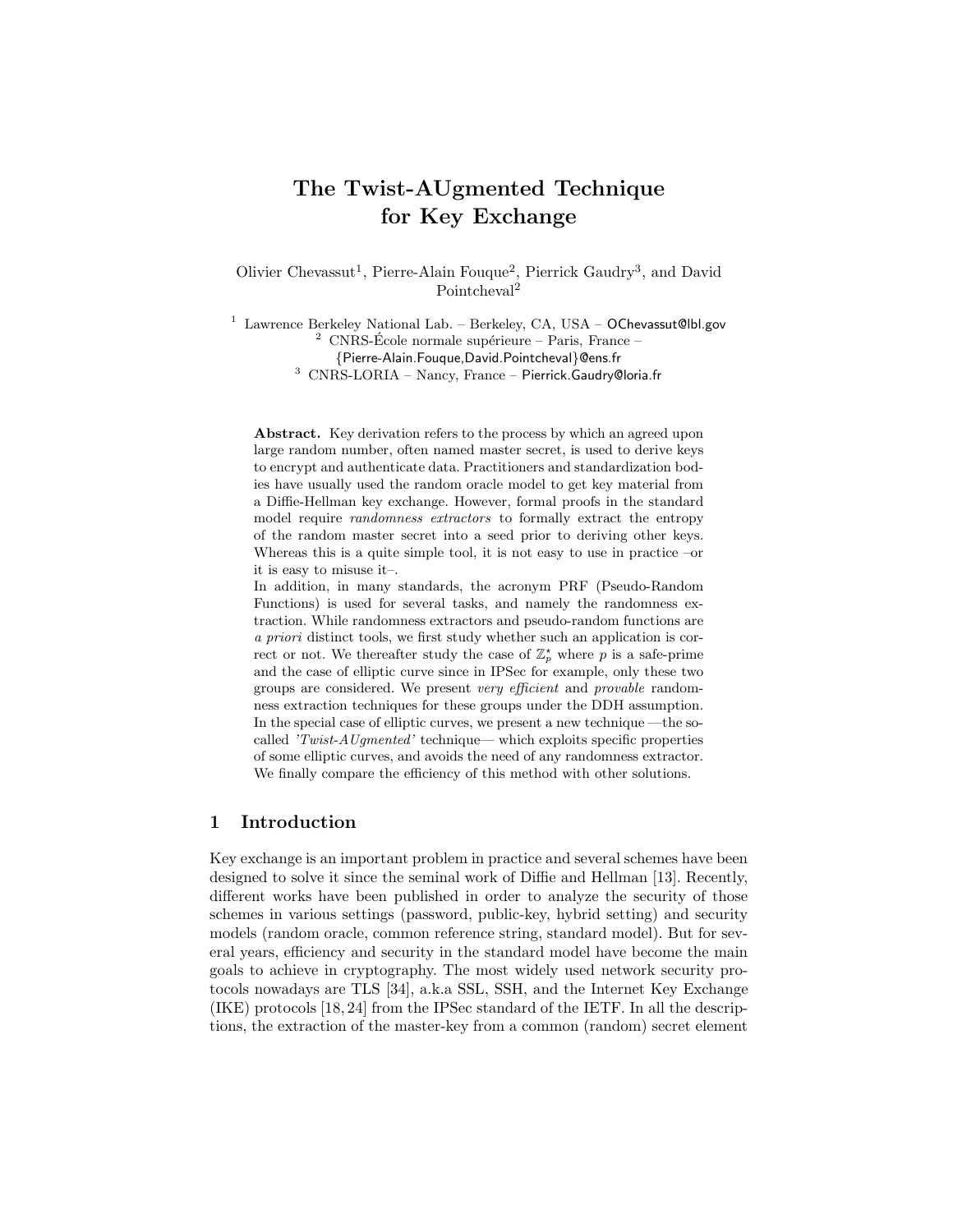is performed using a PRF, which is often instantiated by HMAC [5] (this is for example the case in IKE). However, it is well-known that such a primitive is not a priori well-suited for such a task [15], and the formal analysis requires unusual assumptions.

#### 1.1 The Key Derivation Problem.

Diffie-Hellman (DH) based key exchanges establish a secure communication channel between two parties by securely negotiating a large random element in a given cyclic group, called pre-master secret. Then, this secret is used to derive keys for encrypting and authenticating data. These keys must be bit-strings of some specific length uniformly distributed and used as input parameters to symmetric ciphers (for privacy), message authentication codes (for authentication), and pseudo-random functions (for expansion of a seed into a longer bit-string). However, they cannot be initialized with the simple bit-string encoding of the pre-master secret. Even though this secret is indistinguishable from a random element in the cyclic group under some classical computational assumptions, such as the Decisional Diffie-Hellman assumption (DDH), its encoding is not indistinguishable from a random bit-string with a uniform distribution. The entropy of the bit-string encoded secret is indeed high but not high enough to immediately obtain an almost uniformly distributed random bit-string: pseudo-entropy generators are not pseudo-random generators even when only considering the property of computational indistinguishability [19].

Most of the cryptographic protocols do not take into account this practical problem since it only appears during the implementation. Cryptographers indeed use "elements in sets" when designing their algorithms while standardization bodies represent and encode these elements. Engineers are left clueless when elements in a given set do not necessarily admit a compact encoding —in bijection with a set of  $\ell$ -bit strings— even for a well-chosen  $\ell$ . Practitioners have no choice but to make educated guesses on which encoding to use and so, may introduce security breaches. This is the case of the Diffie-Hellman version of the SSL protocol [34] where the binary encoding of the random element is used as it. IKE raises this problem too. It explicitly deals with the extraction issue via a mechanism analyzed in [15], and follows the general framework described below.

#### 1.2 Randomness Extraction and Key Derivation

In order to correctly derive several keys from a common (random) secret element —the so-called pre-master key—, two steps are required, with two different tools:

- **Randomness Extraction** in a first stage, one uses a family of functions  $\mathcal{F}$ keyed by random and public nonces and applies it to the pre-master secret, to get the master key;
- Key Derivation in the second stage, the output is used as a key to a family of functions  $G$ , with known inputs in order to derive further key material to create a secure channel.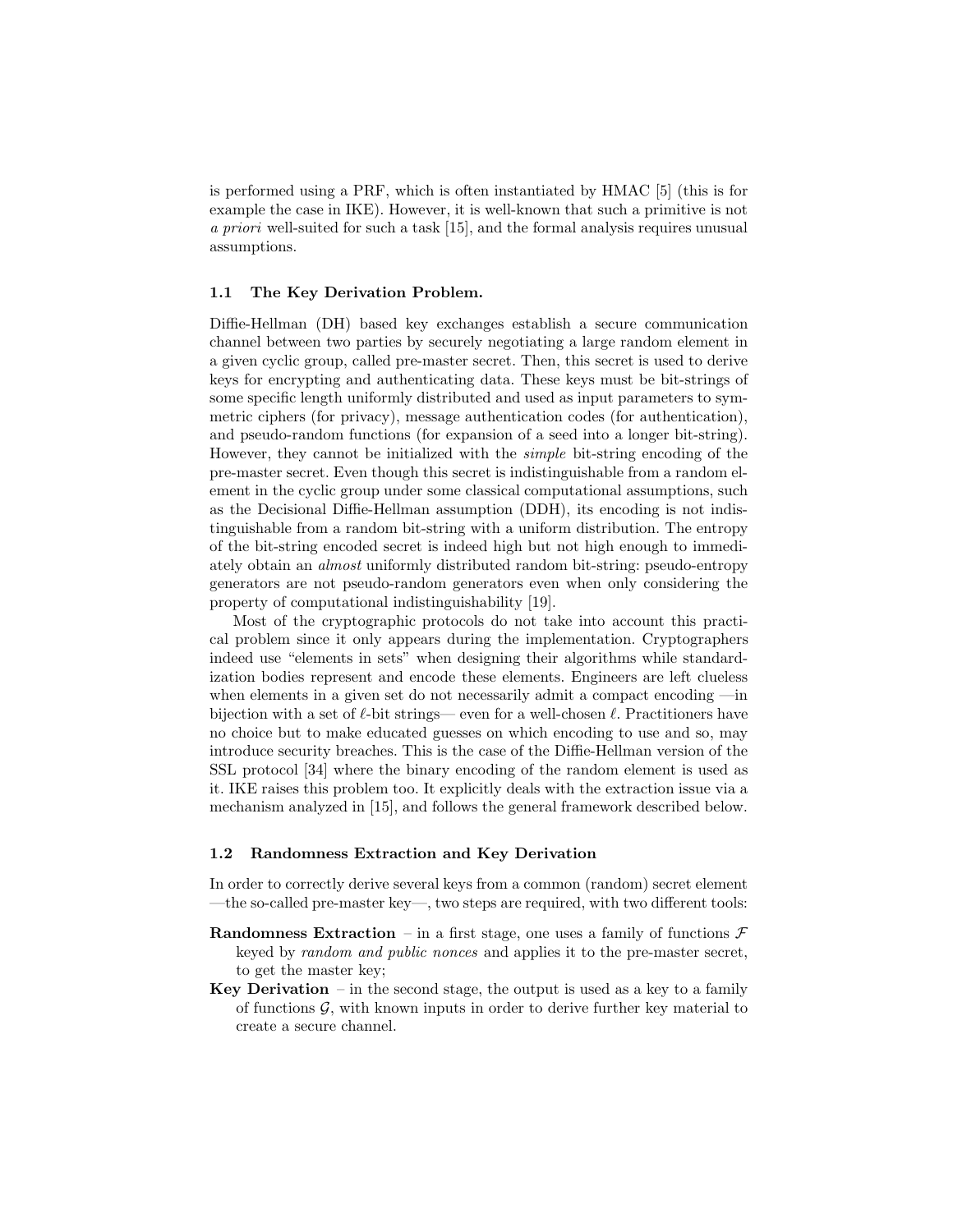This two-phase protocol also appears in the random generator architecture of Barak and Halevi [2]. The aim of the randomness extractor phase is to generate a short seed concentrating the entropy of the source and then in the key derivation, this seed will be used to generate keys. It is important to separate these stages, since different cryptographic primitives are needed. However, in many specifications,  $\mathcal F$  and  $\mathcal G$  are asked to be Pseudo-Random Function Families (with the same notation  $\text{prf}$ , such as in IKE [18, 24]).

Before going into more details, let us review informally the main difference between randomness extractors and PRF. A PRF is a family of functions, from a set  $D$  on a set  $R$ , such that it is computationally hard to distinguish the inputs/outputs of a function taken at random from the set of all functions from D to R and of a function taken at random in the PRF family. It is important to note that the key, or the index of the function taken in the PRF family, must be kept secret, otherwise the distinction becomes easy. A randomness extractor has the property that the output distribution is close to the uniform one, if the input distribution has enough entropy. If the index is known, the randomness extractor is called a strong randomness extractor. Hereafter, we only look at strong randomness extractors, where the index is implicitly made public, and we thus simply call them randomness extractors.

As a consequence, one can easily note that the notation prf has two different purposes: (1) first stage, prf is used as a randomness extractor, with a public and random key and a high-entropy input (but not as a PRF); (2) second stage, prf is used as a PRF, to build a PRG. The HMAC function [5], designed and analyzed as a secure MAC, is furthermore the default prf in several standards.

In this article, we primarily focus on the randomness extraction phases for DH-based protocol and we show efficient and provable techniques for this task. The key derivation phases can be solved by using techniques coming from the random oracle methodology (see the recently proposed internet draft by Dang and Polk in [12]) or by using a PRP in the counter mode.

#### 1.3 HMAC as a Randomness Extractor

HMAC, as well as some other constructions, have been recently studied as randomness extractors by Dodis et al. in [15]. This is the first formal analysis of practical randomness extractors. They namely prove that variants of these constructions are almost universal hash functions under various assumptions. They basically show how to construct a variable-input length almost universal hash function family from a fixed-input length almost universal hash function family (or even random functions/permutations). Thereafter, a little modification of the Leftover Hash Lemma (LHL) [20] with a randomly chosen function from a family of (almost) universal hash functions can be used to extract the entropy of a random source.

Therefore, if the key of the (almost) universal hash function is correctly chosen (not biased by the adversary), the whole construction is correct. But the latter remark is important and not trivial in practice, since this key is not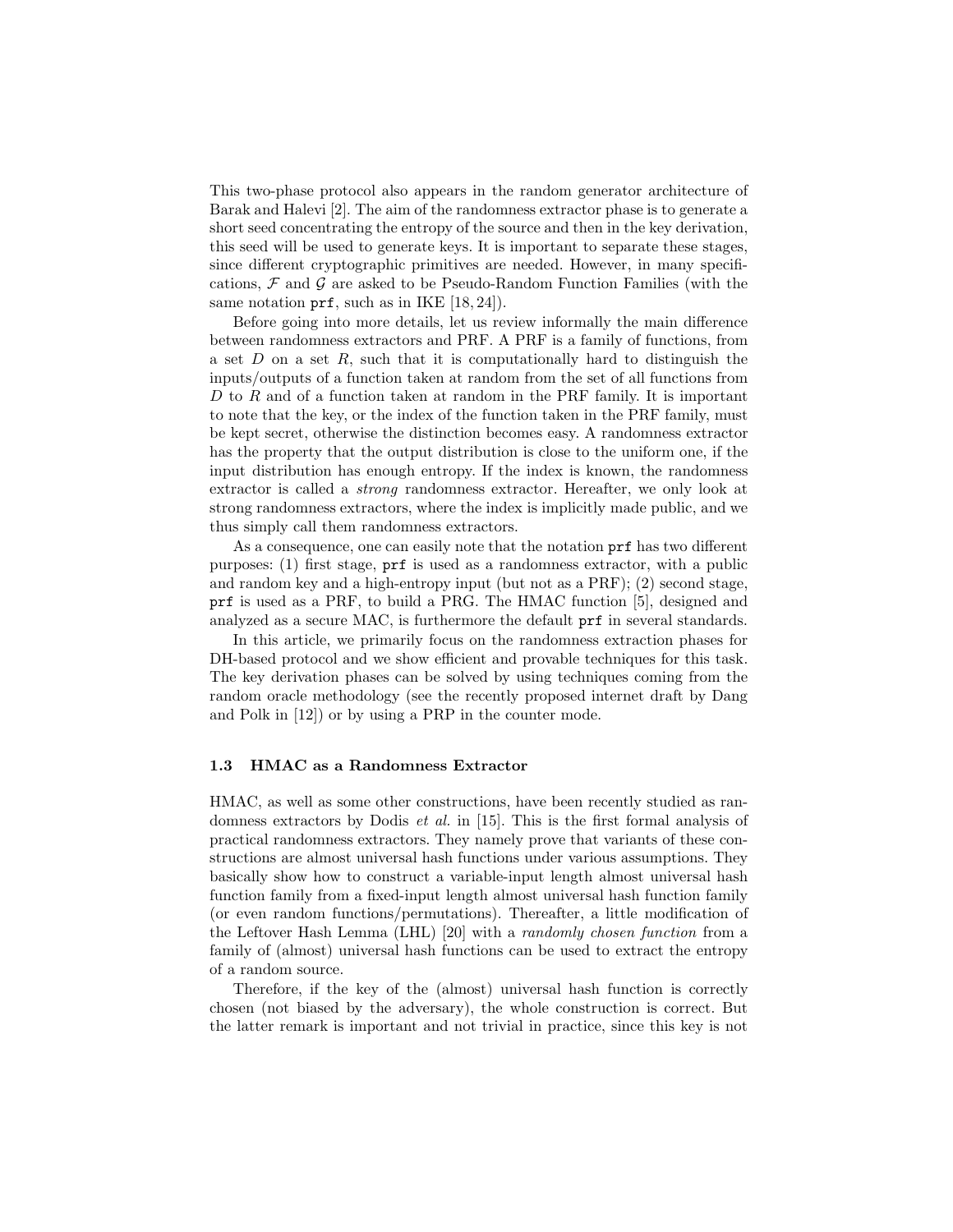always (cannot always be) authenticated [10]. Finally, although this solution can be proven in the standard model, it is overkill compared with our solutions.

#### 1.4 Randomness Extractors

The notion of a randomness extractor is thus very important from a practical point of view and is often ignored or misused by cryptographers, since solutions are quite theoretical and requirements are strong.

In complexity theory, randomness extraction from a distribution has been extensively studied (see [28] for a survey). For certain random sources, it has been shown that it is impossible to extract even one bit of randomness [26]. One way to solve this last problem is to use a small number of uniformly random bits as a catalyst in addition to the bits from the weak random source as in the LHL as said in [23]. However, in some cases, we can eliminate the need for the random catalyst by restricting the class of weak random sources. Trevisan and Vadhan and later Dodis [35, 14] have called such functions deterministic extractors. In cryptography, randomness extractors have been studied under different adversaries to construct truly random generators [3], and deterministic extractors have been used to built All-Or-Nothing-Transforms (AONTs) schemes and Exposure-Resilient Functions (ERF) [9, 16].

In the key exchange setting, the problem is to transform the random common secret of small entropy rate into a common secret of entropy rate 1, where the entropy rate is the ratio  $k/n$  of a random source of block-length n and of minentropy  $k$  (basically the number of random bits). For example, under the DDH assumption in a 160-bit prime order q subgroup in  $\mathbb{Z}_p^*$ , we know that the input random source (in a DH-based key exchange protocol) has 160 bits of minentropy. So, for a 1024-bit prime  $p$ , the entropy rate of the initial source is 160/1024. Because of the specific structure of the source, deterministic extractors (which exploit the algebraic structure) may be used to derive cryptographic keys. They would avoid problems with probabilistic randomness extractors if the key of a universal hash function can be controlled by the adversary. On the other hand, as we will see, large groups may be required, which would make the overall protocol too inefficient. We will thus introduce a new technique to avoid extractors, which takes advantage of the specific structure of elliptic curves.

#### 1.5 Contribution and Organization

In this paper, we first focus on various techniques to derive a uniformly distributed bit-string from a high-entropy bit-string source. We explain their advantages and drawbacks. Then, we apply Kaliski's technique [22], with quadratic twists of elliptic curves, to avoid them. It is quite well-suited to authenticated key exchange, since it already works on cyclic groups. Therefore, it is more efficient than the Leftover Hash Lemma while retaining the same security attributes (and namely, no additional assumption).

The basic idea is to run twice in parallel, an authenticated Diffie-Hellman protocol on an elliptic curve  $\mathbb E$  and on the quadratic twist  $\mathbb E$  of  $\mathbb E$ . This produces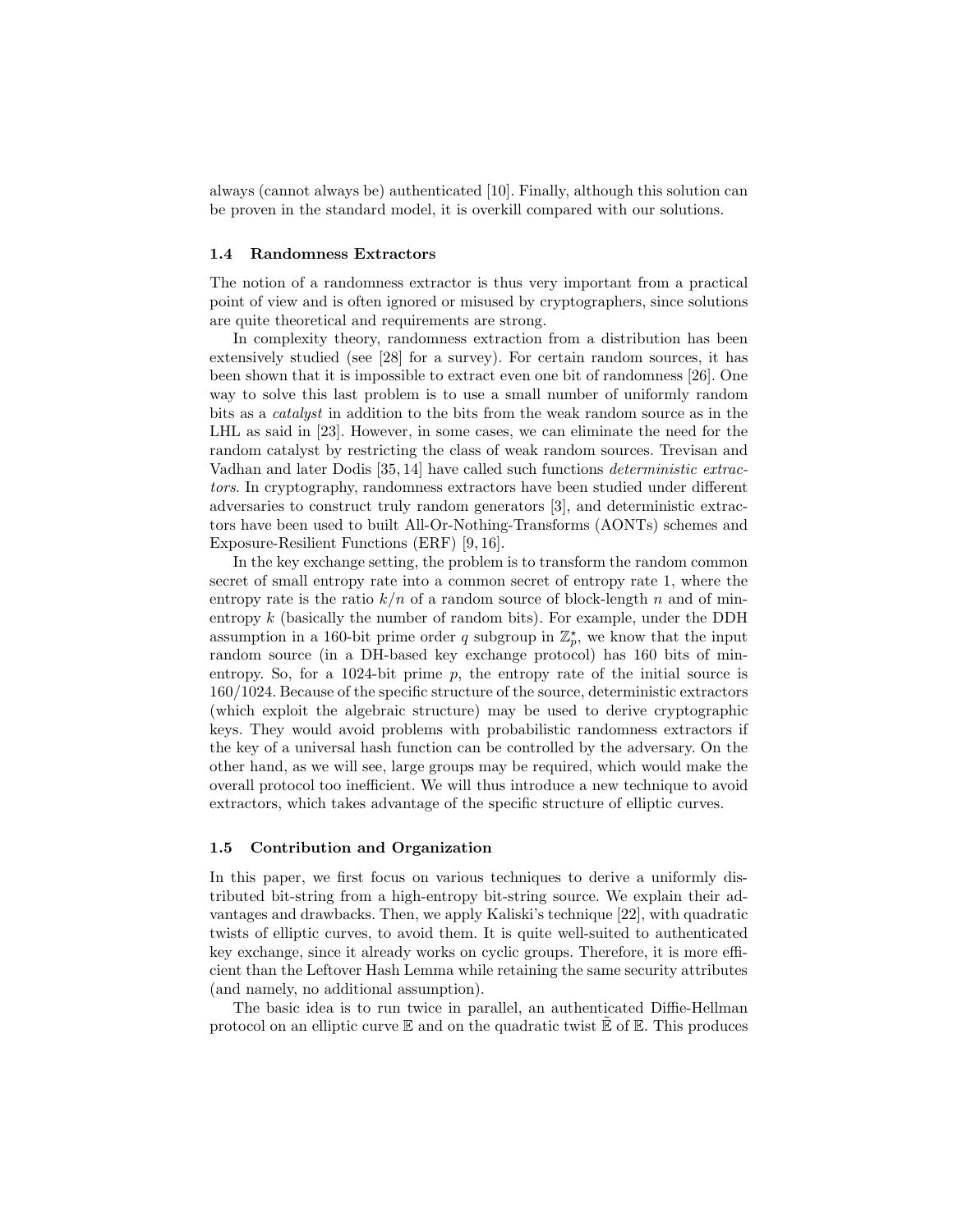two points K and  $\tilde{K}$  uniformly distributed on E and  $\tilde{E}$  respectively. With wellchosen elliptic curves, the random choice of the abscissa of either  $K$  or  $K$  is an  $\ell$ -bit long random string. Randomness extractors are thus not needed anymore.

This "Twist AUgmented" (TAU) technique is provably secure assuming only the intractability of the decisional Diffie-Hellman problem on elliptic curves.

Even though quadratic twists were previously introduced in the literature [7, 8] in other contexts or with binary curves, we also show here that appropriate prime order curves can be efficiently generated.

# 2 The Leftover Hash Lemma

In this section, we focus on the most well-known randomness extractor, which makes use of the Leftover Hash Lemma [21, 20]. It provides a probabilistic extractor, which is optimal in general. Whereas in theory, (almost) universal hash functions (AUH) should be used, in practice, one often asks for pseudo-random functions (PRF). Let us see whether the practical way to do it is correct or not, from a theoretical point of view. The definitions are given in the full version [11].

**Lemma 1 (LHL [21]).** Let  $D$  be a probabilistic distribution over  $\{0,1\}^n$  with min-entropy at least  $\sigma$ . Let  $e$  be an integer and  $m = \sigma - 2e$ . Let  $\mathcal{H} = \{h_k\}_k$ , with  $h_k \in \mathcal{F}_{n,m}$  for any  $k \in \{0,1\}^{\ell}$ , be an almost universal hash function family. Let  $H$  be a random variable uniformly distributed on  $H$ ,  $X$  denotes a random variable taking value in  $\{0,1\}^n$ , and H, X are independent. Then,  $(H, H(X))$  is  $2^{-(e+1)}$ -uniform on  $\mathcal{H} \times \{0,1\}^m$ .

Impagliazzo and Zuckerman in [21] prove the lemma with an almost universal hash function where  $\varepsilon = 1/2^n$ . In [15], it is proved for any  $\varepsilon$ -almost universal hash function family for  $\varepsilon \ll 1/2^m$ . See also [31] for a proof. Therefore, combined with the analysis of NMAC as an  $\varepsilon$ -AUH function, this may justify the design of IKE when HMAC is used under a specific assumption on the independence of the two keys in NMAC. We show in the following that the same result holds for some PRFs provided  $\varepsilon$  be taken into account to estimate the size of the output. However, we begin to prove a slight generalization of the LHL, similar to [15].

Lemma 2 (LHL with  $\varepsilon$ -AUH). Let  $\mathcal D$  be a probabilistic distribution over  ${0,1}<sup>n</sup>$  with min-entropy at least  $\sigma$ . Let e be an integer and  $m \leq \alpha - 2e$  where  $\alpha = \min(\sigma, \log_2(1/\varepsilon))$ . Let  $\mathcal{H} = \{h_k\}_k$ , with  $h_k \in \mathcal{F}_{n,m}$  for any  $k \in \{0,1\}^{\ell}$ , be a  $\varepsilon$ -almost universal hash function family. Let H be a random variable uniformly distributed on H, X denotes a random variable taking value in  $\{0,1\}^n$ , and H, X are independent. Then,  $(H, H(X))$  is  $2^{-e}$ -uniform on  $\mathcal{H} \times \{0,1\}^m$ .

Proof. The proof relies on two claims. The first one comes from [31]. It applies to a random variable X distributed according to a distribution  $\mathcal{D}$ , taking values on the finite set S and of collision probability  $\kappa = \kappa(X)$ . If X is δ-uniform on S, then  $\kappa > (1 + 4\delta^2)/|S|$ .

The second claim studies the collision probability  $\kappa = \kappa(H, H(X))$  where H denotes a random variable with uniform probability on  $H, X$  denotes a random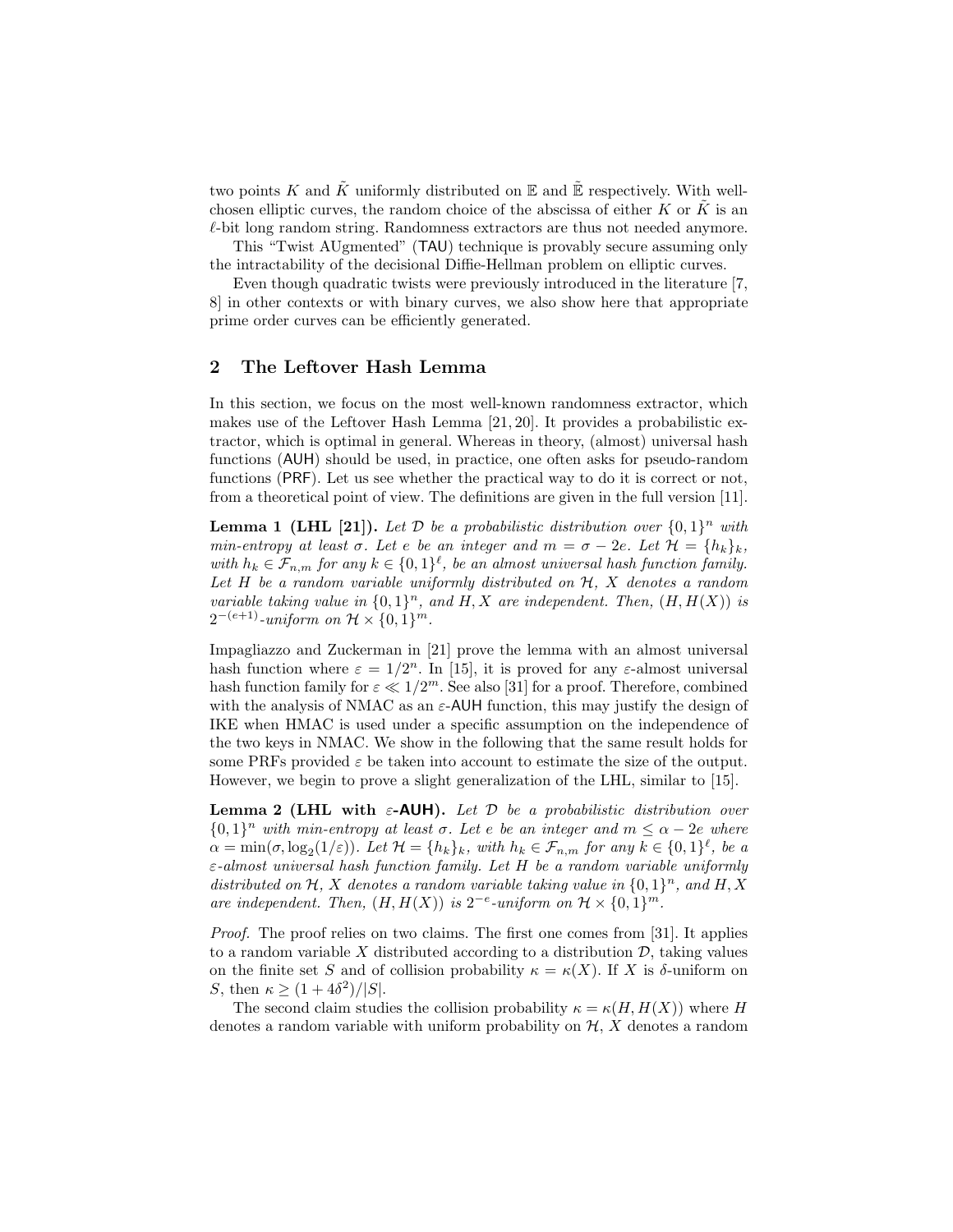variable on the set  $\{0, 1\}^n$ , and H and X are independent. We can easily adapt the proof of [31] to prove that the statistical distance between the distribution of  $(H, H(X))$  and the uniform distribution on  $\mathcal{H} \times \{0,1\}^m$  is  $\delta$ , which is at most  $(1/2) \cdot \sqrt{2^{m} \cdot (\kappa + \varepsilon)}$ . So it can be upper-bounded by  $(1/2) \cdot \sqrt{2^{m} \cdot (2^{-\sigma} + \varepsilon)}$ , since the collision probability  $\kappa$  is less than the guessing probability  $\gamma$  as noted in [11]. If we denote by  $\alpha = \min(\sigma, \log_2(1/\varepsilon))$ , then we can upper-bound  $\delta$  by  $(1/2) \cdot \sqrt{2^{m} \cdot 2 \cdot 2^{-\alpha}}$  and so if we want a bias of  $2^{-e}$  we need  $m \leq \alpha - 2e$ . (1/2)  $\sqrt{2^m \cdot 2 \cdot 2^{-\alpha}}$  and so if we want a bias of  $2^{-e}$  we need  $m \le \alpha - 2e$ .  $\Box$ 

Remark 3. This requires  $\varepsilon \ll 1/2^m$  as it is observed in [15], but  $\varepsilon \leq 1/2^{m+2e}$  is enough. Anyway, this definitely excludes function families where the key-length is the same as the output-length (as compression functions), unless they are completely balanced, with  $\varepsilon = 0$ , which is quite a strong assumption.

## 2.1 Pseudo-Random Functions vs. Almost Universal Hash Functions

We have already discussed the practical meaning of the universal hashing property for compression functions. However, many standards (such as IKE [18, 24]) use the acronym prf at several places, for different purposes: randomness extractors and actual PRF. Let us recall here the crucial difference between pseudorandom functions and randomness extractors: the former use random secret keys, while the latter use random *but known* keys. We thus show below that the *strong* assumption of PRF implies the almost universal hashing property. Therefore, the Leftover Hash Lemma 2 applied with some PRF (namely keyed with uniform random bit-strings and with advantage sufficiently small) provides a good randomness extractor.

**Theorem 4.** If a family of functions F is a  $(2, \varepsilon, 2T_f)$ -PRF in  $\mathcal{F}_{n,m}$ , then it is an  $\varepsilon$ -AUH function family, where  $T_f$  denotes the maximal time to evaluate an instance of  $\mathcal F$  for all  $x \in \{0,1\}^n$ .

*Proof.* We want to show that if the hash function family  $\mathcal F$  is not  $\varepsilon$  − AUH, *i.e.* there exist x, y such that  $Pr_k[f_k(x) = f_k(y)] > 1/2^m + \varepsilon$ , then there exists an adversary against the PRF property with advantage at least  $\varepsilon$ .

Let us consider the following family of distinguishers,  $\mathcal{D}_{x,y}$  for each pair  $(x, y)$ of elements in  $\{0,1\}^n$ . The distinguisher  $\mathcal{D}_{x,y}$  queries the oracle (either  $f_k$  for a random k or a random function) to get  $X = f(x)$  and  $Y = f(y)$ , and simply answers 1 if  $X = Y$  and 0 otherwise.

Suppose that  $\mathcal F$  is not an  $\varepsilon$ -AUH function family. It means there exists a pair  $(x, y)$  for which  $Pr_k[f_k(x) = f_k(y)] > 1/2^m + \varepsilon$ . Let us consider the advantage of the corresponding distinguisher  $\mathcal{D}_{x,y}$ : if f is a truly random function in  $\mathcal{F}_{n,m}$ , the set of all functions from  $\{0, 1\}^n$  to  $\{0, 1\}^m$ , then  $Pr[\mathcal{D}_{x,y} = 1] = 1/2^m$ ; if f is a randomly chosen  $f_k$  in F, then  $Pr[\mathcal{D}_{x,y} = 1] > 1/2^m + \varepsilon$ . As a consequence, the advantage of  $\mathcal{D}_{x,y}$  is not less than  $\varepsilon$ , which is in contradiction with the above PRF property. PRF property.

Therefore, we have the following corollary by combining lemma 2 with the previous theorem.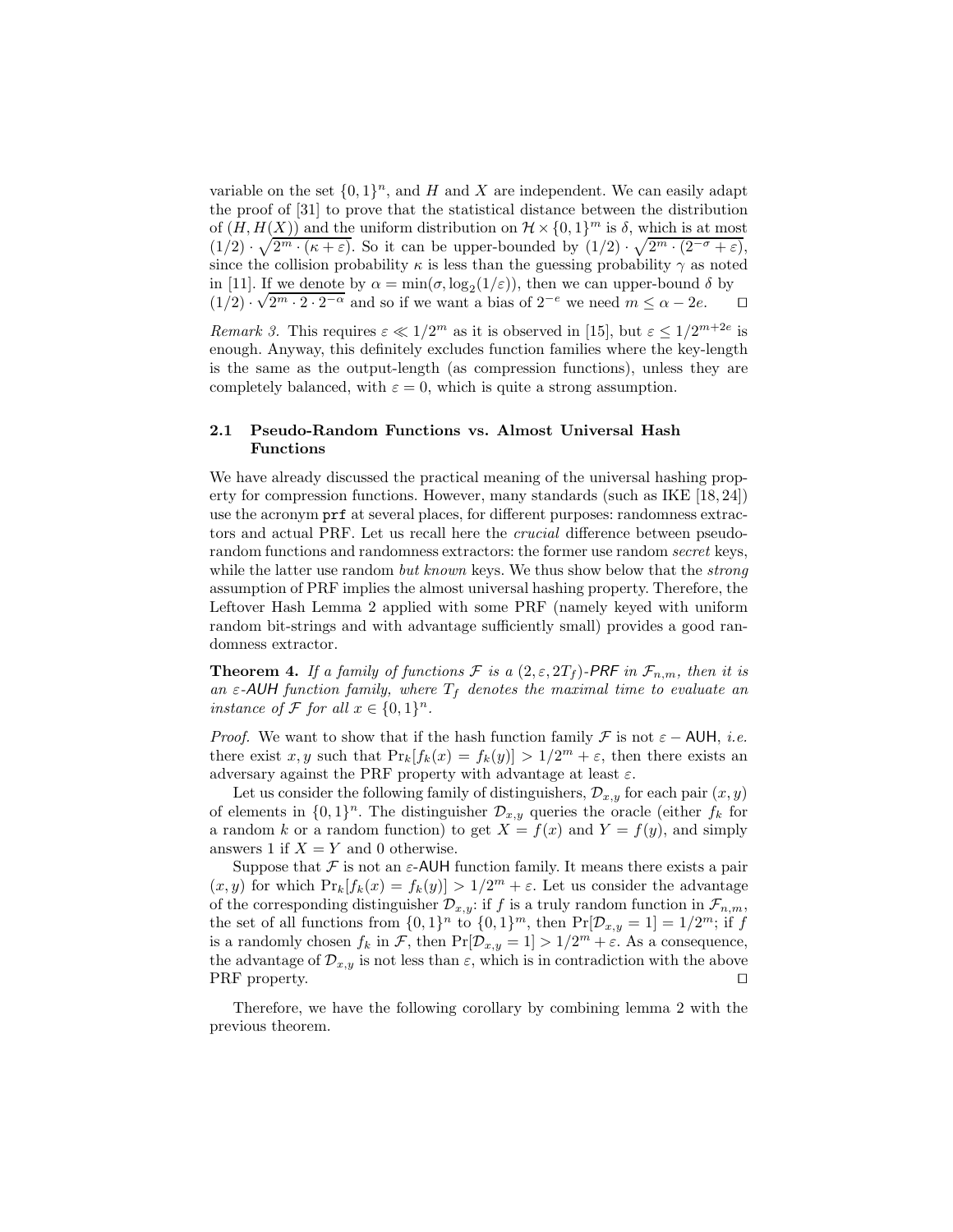**Corollary 5.** Let F be a family of functions in  $\mathcal{F}_{n,m}$ , and  $T_f$  denote the maximal time to evaluate an instance of F on any  $x \in \{0,1\}^n$ . If F is a  $(2,\varepsilon,2T_f)$ -PRF, when applied on a random source with min-entropy at least  $\sigma$ , then it is a good randomness extractor, of bias bounded by  $1/2^e$ , as soon as

$$
m \le \min(\sigma, \log_2(1/\varepsilon)) - 2e.
$$

Remark 6. This result is not in contradiction with the example described in [15], since if  $\varepsilon = 1/2^m$  with m bits of output, then clearly  $\min(\sigma, \log_2(1/\varepsilon)) \leq m$ . The above corollary just claims that the bias is less than 1. As a consequence, we cannot extract m bits.

#### 2.2 The Leftover Hash Lemma in Practice

Even if there exist efficient universal hash functions, practitioners and designers usually apply pseudo-random functions, or HMAC, which are clearly less efficient than a simple linear operation. Anyway, a correct application would be valid in both cases (according to the analysis for HMAC [15] — incomplete because of the above problem with compression functions). However, the Leftover Hash Lemma requires the key of the function family to be uniformly distributed, which is not an easy task, since it may be (partly) chosen by a malicious user. This is the case in IKEv1 [18], for compatibility reasons, and thus nothing can be formally proved.

A simple way to guarantee such a uniform distribution is for the users to sign this key (as done in IKEv2). However, such a signature is not always possible, or available, according to the context such as in password-based authenticated key exchange.

Another solution to cope with the randomness extraction error is, as noticed by Shoup [31] and also by Barak et al. in [3], to use the same "certified key" or the same hard-coded key in the software. Indeed, they suggest an extension of the LHL which allows the derivation of many random bit-strings with a unique random key, and thus a public and fixed hash function. However, the quality of the extracted randomness decreases linearly with the number of extractions – due to the hybrid technique. Nevertheless, this is often the unique solution.

# 3 Deterministic Randomness Extractors

Other alternatives to the LHL are also available, namely when no certification is available, as in the password-based setting, by using deterministic randomness extractors. Several of them exist in the literature and have already been employed by standardization bodies to convert a random element of a group into a random bit-string as in [29].

#### 3.1 Hash-Diffie-Hellman

The simplest one, and perfectly reasonable in practice, is the use of a cryptographic hash function. In the random oracle model [6], this gives a perfect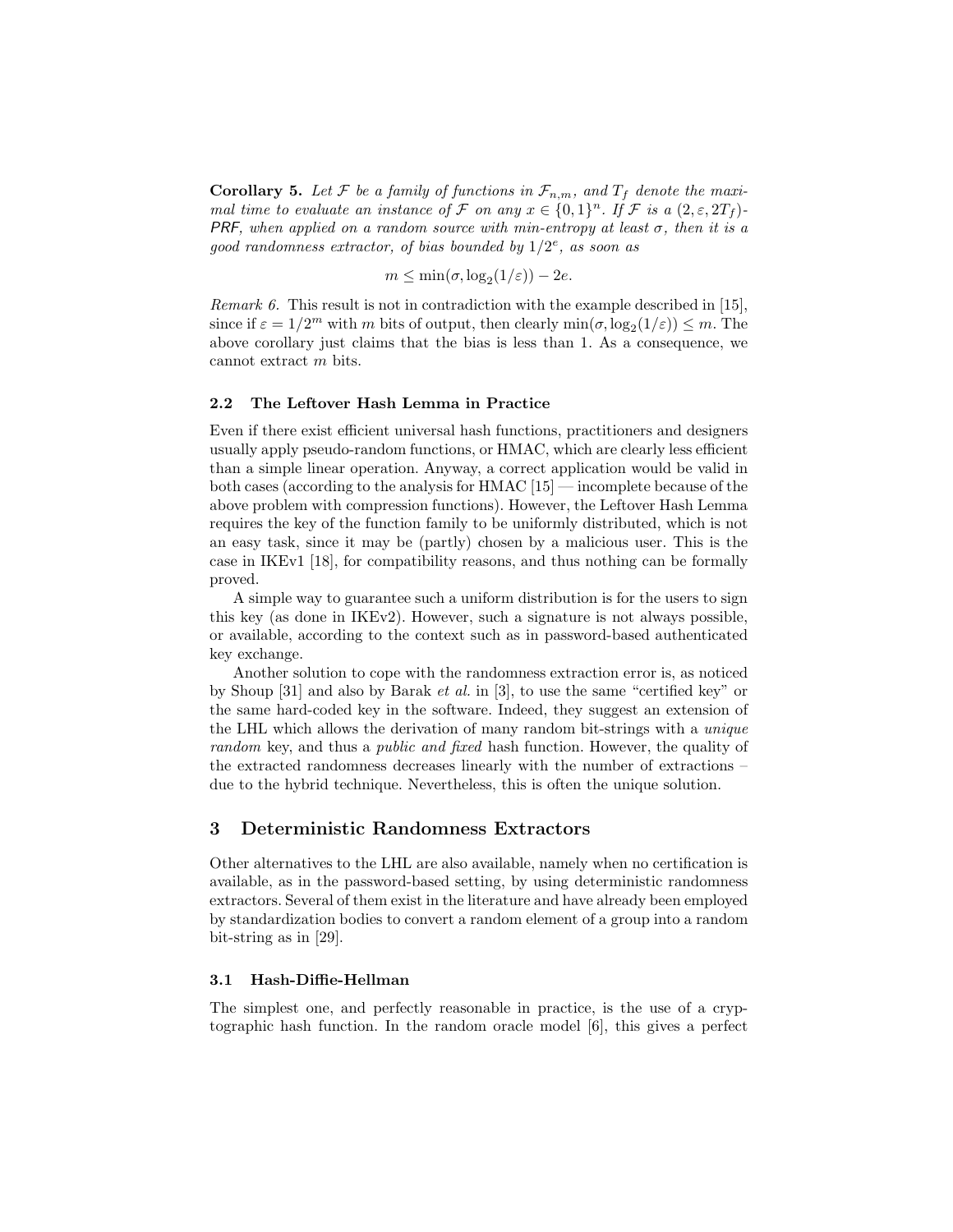random bit-string, under the so-called computational Diffie-Hellman assumption. In the standard model, a weaker assumption has been defined, the Hash Diffie-Hellman assumption [1, 17]. But this assumption is, in some sense, the assumption that a hash function is perfectly suited to this goal, while this is not the applications that designers of hash functions have in mind. Everybody may agree on the practical validity of such a construction, but it definitely requires non-standard assumptions, from a theoretical point of view. We would thus prefer to avoid this solution.

#### 3.2 A Simple Deterministic Extractor

Basically, when we want an extractor of the entropy from a random (uniformly distributed) element in a cyclic group G of order q, a bijection from G to  $\mathbb{Z}_q$ would do the job, since it would transfer the uniform distribution G into a uniform distribution in  $\mathbb{Z}_q$  (an appropriate choice for q thereafter allows the truncation to the  $log q$ -rightmost bits to get an almost uniformly distributed bit-string). Let us briefly review such a well-known bijection in the specific case where  $\mathbb{G}$  is the group of the quadratic residues modulo p, for a safe prime p, close enough to a power of 2. This result is in the folklore, but some lemmas are useful for the following, we thus briefly review the whole technique.

**Theorem 7.** There is an efficient bijection from a subgroup  $\mathbb{G}$  of prime order q in  $\mathbb{Z}_p^{\star}$  to  $\mathbb{Z}_q$ , when  $p = 2q + 1$ .

*Proof.* Let us use a finite field  $\mathbb{Z}_p$ , with  $p = 2q+1$  (a safe prime) and work in the cyclic group of order  $q$ : the group  $\mathbb G$  of the quadratic residues modulo  $p$ . Since  $p = 3 \text{ mod } 4$ , this is a Blum prime, and thus  $-1$  does not lie in  $\mathbb{G}$ .

We can define the following extractor, for any  $y \in \mathbb{G}$ : if  $y \leq q$ , then  $f(y) =$  $f_1(y) = y$ , else  $f(y) = f_2(y) = p - y$ . Since -1 is not in  $\mathbb{G}$ , and  $p - y = -y =$  $(-1)\times y$  mod p,  $f_1$  maps G to G (the identity function) and  $f_2$  maps G to  $\mathbb{Z}_p\backslash\mathbb{G}$ . Therefore, f is an injective mapping and for  $y \in \mathbb{G}$ ,  $f_1(y)$ ,  $f_2(y)$  are in  $\mathbb{Z}_q$ . A simple counting argument proves that this is a bijection.

The following lemma analyzes the security when truncation is used in order to get  $\ell$  bits uniformly distributed. The proof of the lemma is done in the full version [11].

**Lemma 8.** Let us denote by  $\mathcal{U}_q$  the uniform distribution on the space  $\mathbb{Z}_q$  and by  $\mathcal{U}_{2^{\ell}}$  the uniform distribution on the space  $\{0,1\}^{\ell} \sim \{0,\ldots,2^{\ell}-1\}$ . If  $|\overline{q}| = \ell$ and  $|q - 2^{\ell}| \leq 2^{\ell/2}$ , then the statistical distance is bounded by  $1/\sqrt{2^{\ell}}$ .

Therefore, the truncation of f gives a deterministic randomness extractor from  $\mathbb{G}$  onto  $\mathbb{Z}_q$ . However, this requires the use of a safe prime, and thus quite large groups, which make DH-protocols quite inefficient.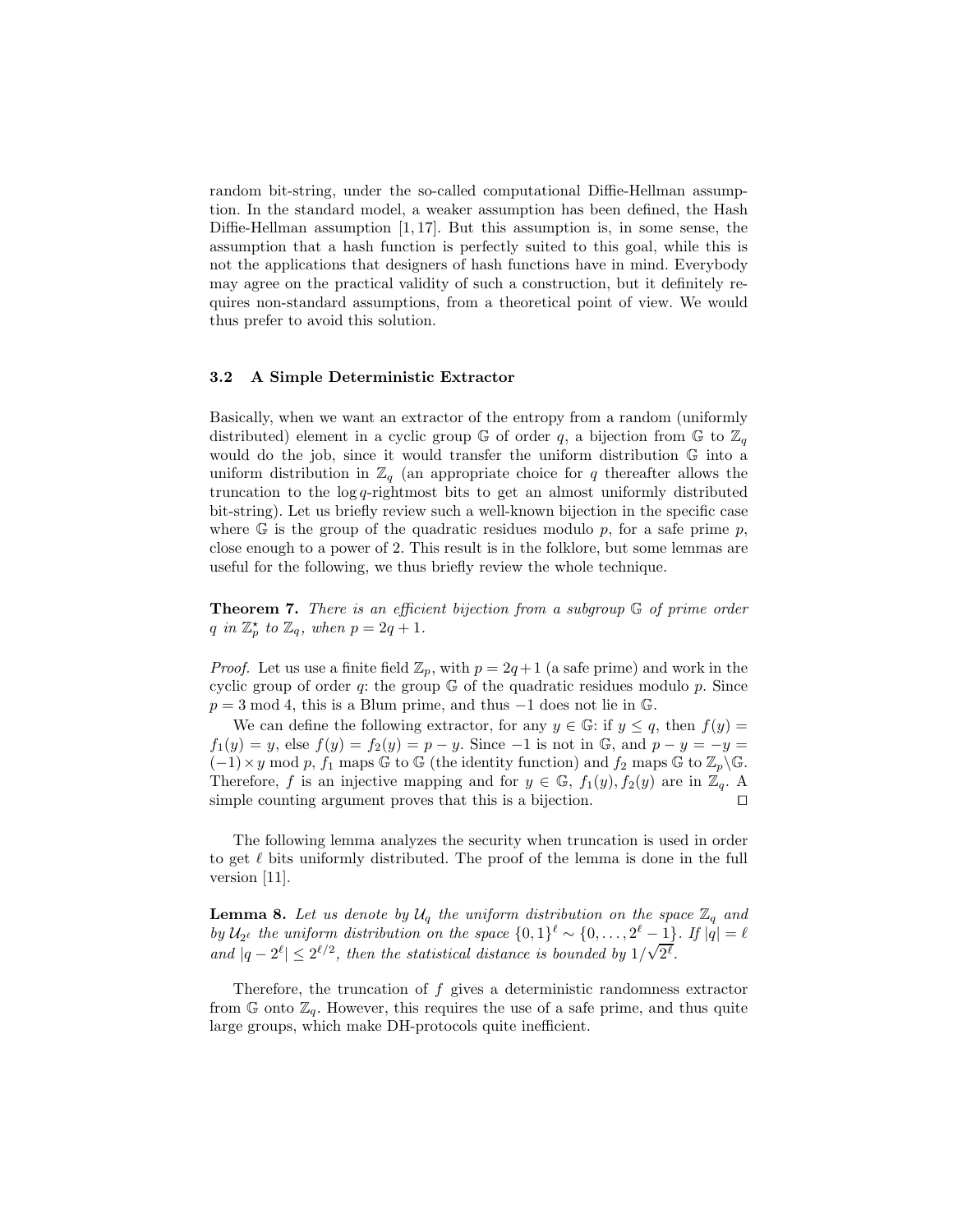# 4 The "Twist-AUgmented" Technique

In this section, we describe a new mechanism which excludes all the above drawbacks: it does not require any authenticated random value (needed for probabilistic extractors); it is provably secure in the standard model, under classical assumptions; it works in small groups (contrary to the above deterministic example.)

In the early 90's, Kaliski [22] used elliptic curves and their twists for making a random permutation from a random function. This construction can be used to make a uniform distribution in  $\mathbb{Z}_{2q}$  from points uniformly distributed on a curve or its quadratic twist, both on the finite field  $\mathbb{F}_q$ . More recently, quadratic twists have also been used in the context of password-authenticated key exchange [8]. The goal was to make the Bellovin et al.'s encrypted key exchange protocol [4] immune to partition attacks but did not explain how to specify the key-derivation function. It has also been applied to the context of public-key encryption [7].

We can take advantage of elliptic curves and their quadratic twists, as done by Kaliski [22], to come up with a technique that does not require stronger assumptions. This technique, called "Twist-AUgmented" (TAU), uses the fact that a random point on a curve over  $\mathbb{F}_p$  has an abscissa uniformly distributed in a set  $E$  and that a random point over its twist has an abscissa uniformly distributed in the set E as well, *i.e.* it is the complementary set of E in  $\mathbb{F}_p$ . Therefore by choosing one of the two abscissae at random, we will get an element almost uniformly distributed in  $\mathbb{F}_p$ . For well-chosen fields, we thus efficiently get an almost uniformly distributed bit-string, which may be 256 bits long: it is enough to derive two keys (for privacy and for authentication) without any pseudo-random function by simply splitting this bit-string. As a consequence, it avoids the requirement of randomness extractors, and even pseudo-random functions, since we directly get a uniformly distributed bit-string, large enough.

#### 4.1 Quadratic Twist of an Elliptic Curve

Let  $p > 3$  be a prime number. An elliptic curve is a set of points  $\mathbb{E} = \mathbb{E}_{a,b}$  $\{(x, y) : y^2 = x^3 + ax + b\} \cup \{\infty_E\}$ , where a and b are elements of  $\mathbb{F}_p$  and  $\infty_E$  is a symbol for the point at infinity. It is well known that an elliptic curve  $E$  can be equipped with a group law —the so-called chord and tangent group law— such that the computational and decisional Diffie-Hellman problems are believed to be hard problems in general.

Let c be a quadratic non-residue in  $\mathbb{F}_p$ , and define the **quadratic twist** of  $\mathbb{E}_{a,b}$  to be the curve given by the following equation:  $\mathbb{E}_{a,b} = \{(x,y) : cy^2 =$  $x^3 + ax + b$ } ∪ { $\infty_{\tilde{\mathbb{R}}}$  }.

The change of variables  $x' = cx$  and  $y' = c^2y$  transforms the equation of  $\mathbb{E}_{a,b}$  into  $y'^2 = x'^3 + ac^2x' + bc^3$ . This demonstrates that  $\mathbb{E}_{a,b}$  is isomorphic to an elliptic curve and can therefore be equipped with a group law. The main interest of the introduction of the quadratic twist here follows directly from the definition: if x is not the abscissa of a point of  $\mathbb{E}_{a,b}$ , then  $x^3 + ax + b$  is not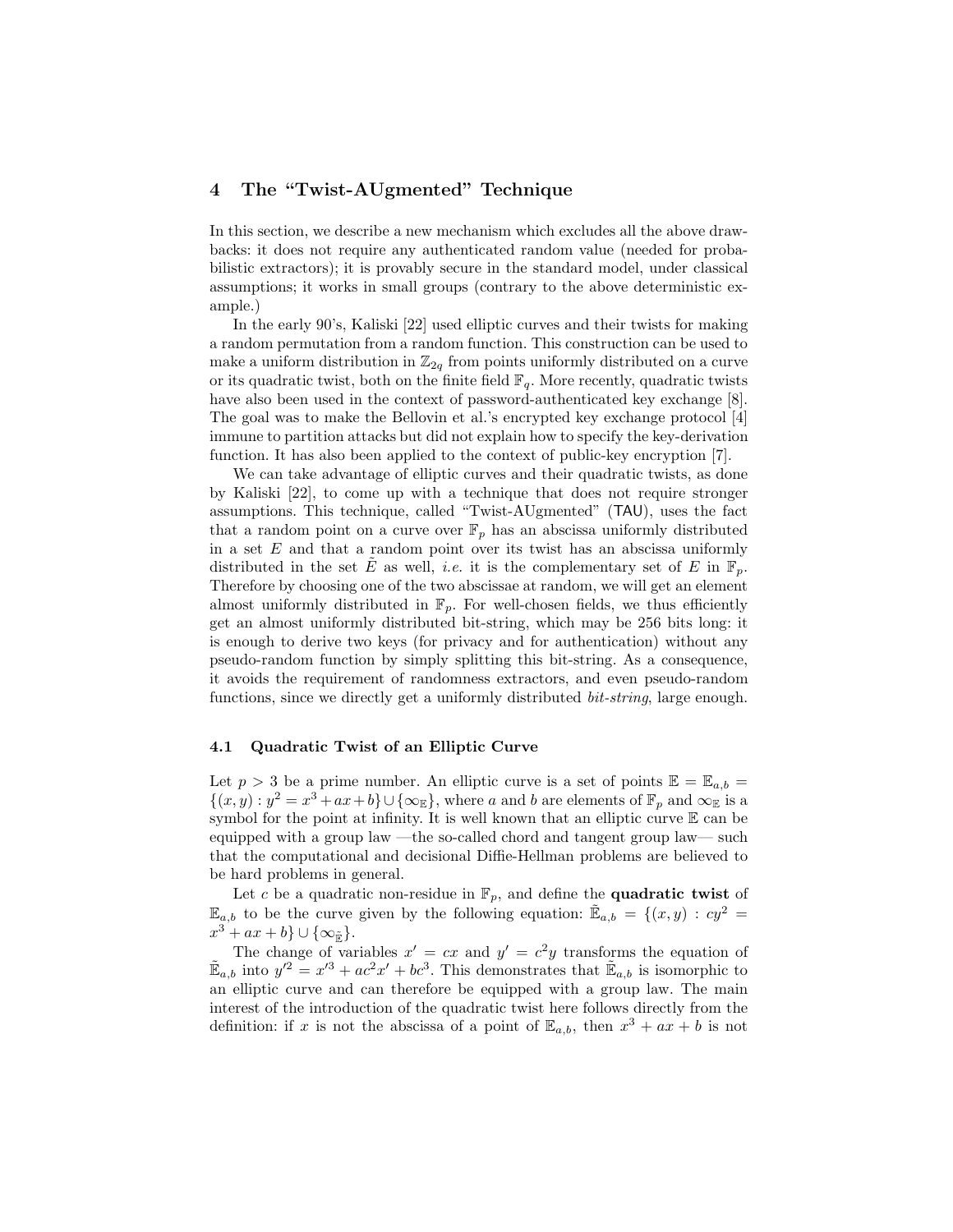a square in  $\mathbb{F}_p$  and therefore  $(x^3 + ax + b)/c$  is a square in  $\mathbb{F}_p$ . Then it is the abscissa of a point of  $\mathbb{E}_{a,b}$ . The converse is also true.

Note 9. In the cryptographic application we have in mind, this is crucial to keep the equation of  $\mathbb E$  in the non-Weierstrass form. For the internal computations, of course, we apply the above-mentioned transformation so that we can use the classical algorithms, but the result of any computation should be transformed back to the previous representation before usage in cryptographic primitives.

Cardinalities. Hasse-Weil's theorem gives a good bound on the group order of an elliptic curve [33]. Let us write  $q = \# \mathbb{E} = p + 1 - t$ , then we have  $|t| < 2\sqrt{p}$ . We could apply the same result to  $\mathbb{E}$ , but in fact the number of points of a curve and its twist are far from being independent. Starting with the fact that a scalar is either a point on  $\mathbb E$  or a point on  $\mathbb \tilde{E}$ , it is easy to derive that  $\tilde{q} = \#\tilde{E} = p+1+t$ . For maximal security, it is desirable that the group orders are prime numbers. Hence, since p is odd, this implies that t is odd. Then both q and  $\tilde{q}$  are odd.

Choice of the Prime Field. We have restricted ourselves to curves defined over prime fields. The notion of a quadratic twist of an elliptic curve also exists for more general finite fields and in particular for fields of characteristic 2. However, they are of less interest in our context where we want to use the property that the abscissae of the points of the groups we are dealing with cover the whole finite field. In characteristic 2, all the non-super-singular curves have a group order that is divisible by (at least) 2. Hence keeping the covering property would imply to work with non-prime order groups. Even if it looks feasible to patch the protocol for that situation, it is certainly less elegant than using a prime-order group with curves over prime fields.

To achieve our goal, we need that the abscissa of a point taken randomly in  $E$  or in  $E$  behaves like a random bit-string of length  $\ell$ . Since all the elements of  $\mathbb{F}_p$  are obtainable as abscissae of points of  $\mathbb E$  and  $\tilde{\mathbb E},$  we will be able to show that the random abscissa in  $\mathbb E$  or  $\mathbb \tilde E$  gives a random element in  $\mathbb F_p$  (see Lemma 10, the proof appears in the full version [11].) To convert this element to a bit-string of length  $\ell$  without any further device and keeping the randomness unbiased, it is necessary to have p very close to  $2^{\ell}$ . Hence we propose to use a prime p which can be written  $p = 2^{\ell} - \varepsilon$ , where  $\varepsilon$  is an integer less than  $2^{\ell/2}$  (see previous Lemma 8, which proof appears in the full version [11].)

This extra-condition on  $p$  is not a practical inconvenience. In fact, the primes that are used in practice are almost always of this form, because they allow a faster arithmetic than more general primes. For instance, the curves proposed by the NIST are defined over a finite field with primes which are often suitable to our case (the prime field, not the curves!).

Finding a Suitable Elliptic Curve and Twist. The basic approach for constructing a curve E over  $\mathbb{F}_p$  such that both q and  $\tilde{q}$  are primes is to pick random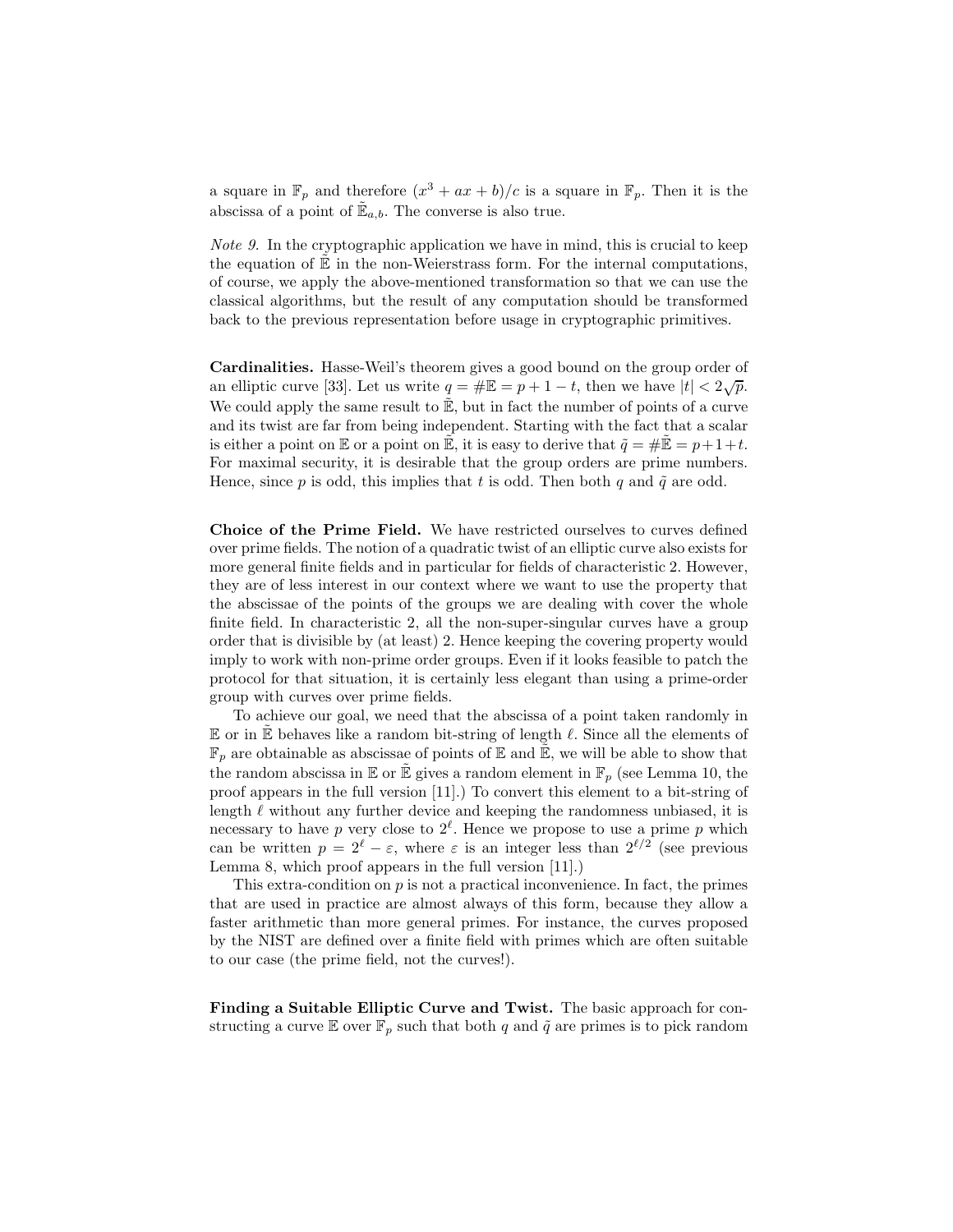curves, count their cardinalities with the SEA algorithm, and keep only the good ones. With this strategy, if numbers of points were completely independent and behaved like random numbers in the Hasse-Weil interval, we would expect to have to have to build  $O(\log^2 p)$  curves before finding a good one. If  $\log p \approx 200$ , it means that we have to run the SEA algorithm about 20000 times to construct a good curve, which is prohibitive.

Fortunately, the SEA algorithm [27] is suited for this kind of search, since it computes the order of  $E$  modulo small primes and recombines the group order by Chinese Remaindering. Hence as soon as we know the order of  $E$  modulo a small prime  $\ell$ , we abort the computation if this is zero. Furthermore, the group order of  $\mathbb E$  modulo  $\ell$  is readily deduced from  $\#\mathbb E$  mod  $\ell$ , and similar abortion can be played also with the twist. As a consequence, most of the curves are very quickly detected as bad curves, because either the curve or its twist has a non-prime group order.

In fact, the situation is more tricky, since the order of the curve and of its twist are not independent. For instance, imagine that  $p \equiv 2 \mod 3$ , then the condition  $\#\mathbb{E} \equiv 0 \mod 3$  is equivalent to  $t \equiv 0 \mod 3$ , which in turn is equivalent to  $\#\mathbb{E} \equiv 0 \mod 3$ . A rigorous estimation of the running time of the SEA algorithm equipped with the early-abort strategy is out of the scope of this work. We just propose some numerical experiments to justify the claim that the construction of secure pairs of curve and twist is easily feasible on a reasonable computer.

We picked randomly about 30000 200-bit primes, and for each of them we picked a random curve and computed its cardinality and the cardinality of its twist. In the following table, we summarize the percentage of the curves for which both number of points are not divisible by all primes up to  $P_{max}$ .

| max                                                                                              |  |  | $1 \t7 \t11 \t13 \t17$ |  |  |
|--------------------------------------------------------------------------------------------------|--|--|------------------------|--|--|
| remaining curves $100\,\%$ 33 $\%$ 12 $\%$ 7.2 $\%$ 4.9 $\%$ 3.9 $\%$ 3.3 $\%$ 3.0 $\%$ 2.7 $\%$ |  |  |                        |  |  |

From this data, we see that for 97.3 % of the curves, the SEA algorithm will be stopped at a very early stage, thus spending only a tiny fraction of the running time of the whole computation. With usual reasonable heuristics, it is expected that about 500 full computations are required on average before finding a good pair of curve and twist. A single full SEA computation takes about 20 seconds for this size on a personal computer, hence in about 3 hours, we expect to build good parameters for a key-size of 200 bits. An example curve is given in Appendix A.

If there is a need to construct the curves in a constraint environment, then it is probably a better idea to use the theory of Complex Multiplication. We will not give the details here, since the construction is well described both in the literature and in the standards. For our purpose, it suffices to choose a group order and a twisted group order which are both primes.

#### 4.2 TAU Distribution

Now, we show that the distribution of the master secret key  $K$ , if we take it at random either on the curve  $\mathbb E$  or  $\mathbb \tilde{E}$ , is uniformly distributed on  $\{0,1\}^{\ell}$ , in a sta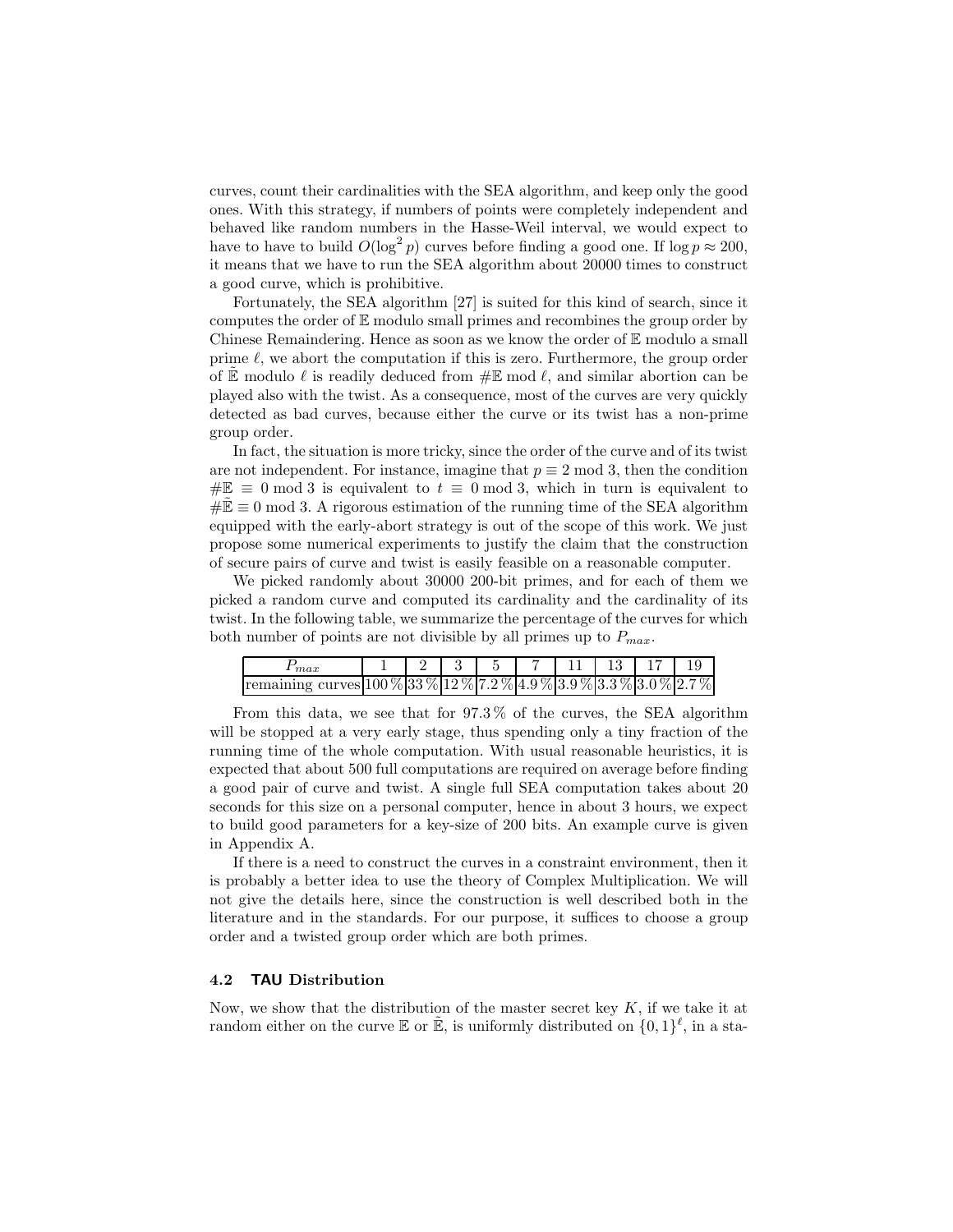tistical way. On the one hand, we prove that it is statistically indistinguishable from the uniform distribution on  $\{0, \ldots, p-1\}$  and then that the latter distribution is statistically indistinguishable from the uniform distribution on  $\{0,1\}^{\ell}$ by using lemma 8 by replacing  $q$  by  $p$ . The proofs of the following lemmas are done in the full version [11]. Let us denote by  $D$  the distribution of  $K$ :

$$
\mathcal{D} = \{K = [\mathbf{R}_b]_{\text{abs}} \middle| b \stackrel{R}{\leftarrow} \{0, 1\}, \mathbf{R}_0 \stackrel{R}{\leftarrow} \mathbb{E}, \mathbf{R}_1 \stackrel{R}{\leftarrow} \mathbb{E} \}
$$

$$
= \{K = x_b \middle| b \stackrel{R}{\leftarrow} \{0, 1\}, x_0 \stackrel{R}{\leftarrow} [\mathbb{E}]_{\text{abs}}, x_1 \stackrel{R}{\leftarrow} [\mathbb{E}]_{\text{abs}} \}.
$$

**Lemma 10.** The distribution  $D$  is statistically close to the uniform distribution  $\mathcal{U}_p$  in  $\mathbb{F}_p \sim \mathbb{Z}_p$ :

$$
\delta = \frac{1}{2} \times \sum_{x \in \mathbb{F}_p} \left| \Pr_{K \stackrel{R}{\leftarrow} \mathcal{U}_p} [K = x] - \Pr_{K \stackrel{R}{\leftarrow} \mathcal{D}} [K = x] \right| \le \frac{1}{\sqrt{2^{\ell - 1}}}.
$$

Corollary 11. The statistical distance between the uniform distribution on  $\mathcal{U}_{\ell}$ and the TAU technique if  $|p - 2^{\ell}| \leq 2^{\ell/2}$ , is upper bounded by  $(1 + \sqrt{2})/\sqrt{2^{\ell}}$ according to Lemmas 10 and 8.

*Note 12.* However, in an actual scheme, the bit  $b$  many not be perfectly uniformly distributed, but biased in a negligible way. Anyway, it will be important to show that such a bias will not impact much the distribution of the key (see the proof of Theorem 13.)

#### 4.3 Working using Abscissae Only

In the basic description, even if only the abscissa of a point is used at the end to derive the key, we worked all along with points on the elliptic curves. In fact, this is not necessary. Let  $P$  be a point on an elliptic curve, then to compute the abscissa of a multiple of  $P$ , only the abscissa of  $P$  is required. This is a very classical result, that is used for instance in fast versions of the ECM factoring algorithm [25].

As a consequence, it is possible to improve the TAU protocol as follows (see figure 1): each time there is a point on a curve, we replace it by just its abscissa. In particular, now  $X_0, X_1, Y_0$  and  $Y_1$  are just elements of  $\mathbb{F}_p$  which are abscissae of points on the curve or on the twist. We then denote by  $x \circ X$  the abscissa of the point Y which is x times a point X whose abscissa is X. The space saving is tiny (namely just the one bit that was used to code the ordinate), but this has the advantage to put in light the fact that ordinate's role is irrelevant in the TAU protocol. Furthermore, this improves the time complexity by more than 30%, at least from Bob's view point. Indeed, while in the basic Diffie-Hellman protocol both Alice and Bob have to compute 2 exponentiations, in the TAU version, Alice has to compute 3.5 on average (an additional cost of 75%), and Bob still 2 only (just a negligible additional cost due to the computation with abscissae only.) The use of the 2 coordinates of the points would require an additional square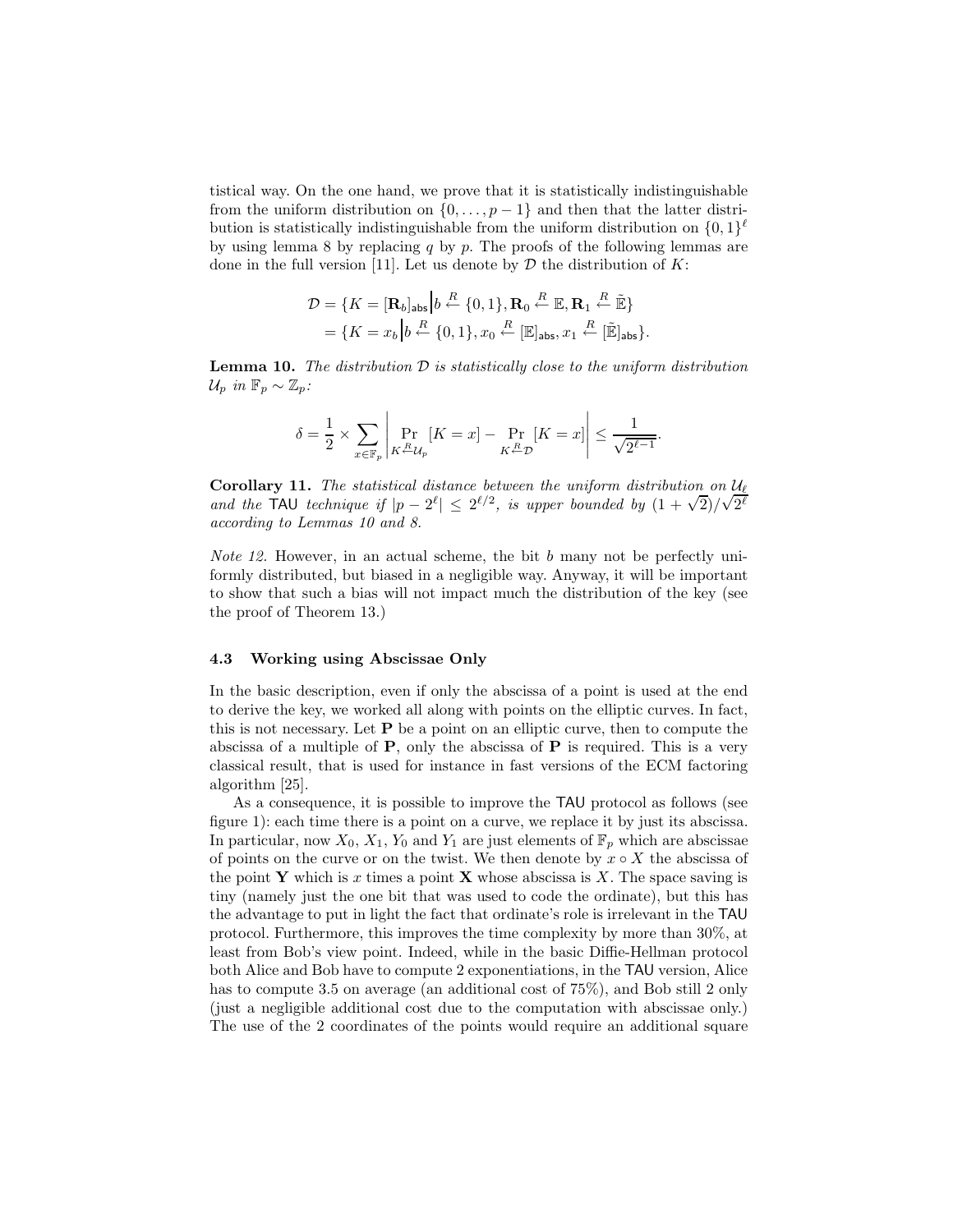root computation, and thus an exponentiation in the field. Such an operation is much less expensive than the computation of the multiple of a point in the curve, but its cost is not negligible.

Note that not all EC-based protocols can be transformed to work only with abscissae. For instance, El-Gamal signatures involve additions in the elliptic curve, and this cannot be done only with the input of abscissae of the points; only an exponentiation is feasible. TAU can use this improved technique.

#### 4.4 Efficient and Unconditionally Secure Pseudo-random Functions

Roughly, our TAU technique runs twice the basic scheme (but with an actual cost of only 37% more), and provides a long bit-string which is uniformly distributed, under the Elliptic Curve Decisional Diffie-Hellman assumption. Such a long bitstring  $K$  allows an efficient and secure key re-generation, to get both a key confirmation  $k_m$  and a session/master key sk, without any additional assumption about pseudo-random functions: K can be simply split into  $k_m$  and sk, with convenient sizes.

For the same security level, the LHL would require a group of order around  $q<sup>2</sup>$ , and thus with a complexity exactly twice as much as the basic scheme. With the above improved technique using abscissae, our technique does not double the whole basic scheme, but the complexity is just increased by a factor 1.38. We thus get an average improvement of 30% if we compare to the LHL.

# 5 The "Twist-AUgmented" Authenticated Diffie-Hellman Protocol

#### 5.1 Description

Using the properties of "Twist-AUgmented" deterministic randomness extractor, we then convert any Diffie-Hellman-like protocol, which provides a random element in a cyclic group, into a protocol which provides a random bit-string, without any additional assumptions. See figure 1 for the description, which implements the above improvement using abscissae only.

#### 5.2 Semantic Security

On Figure 1, we present the TAU-enhancement of a classical authenticated Diffie-Hellman key exchange: basically, some flows are doubled, on each curve. However, Bob randomly chooses the curve which will be used for the Diffie-Hellman computation, and compute correct values on this curve only. For the other part, he plays randomly. This protocol achieves the property of semantic security under the elliptic-curve decisional Diffie-Hellman assumption and does not use idealhash functions. In order to prove this claim (the full proof is postponed to the the full version [11]) we consider games that have distances that can be measured easily. We use Shoup's lemma to bound the probability of events in successive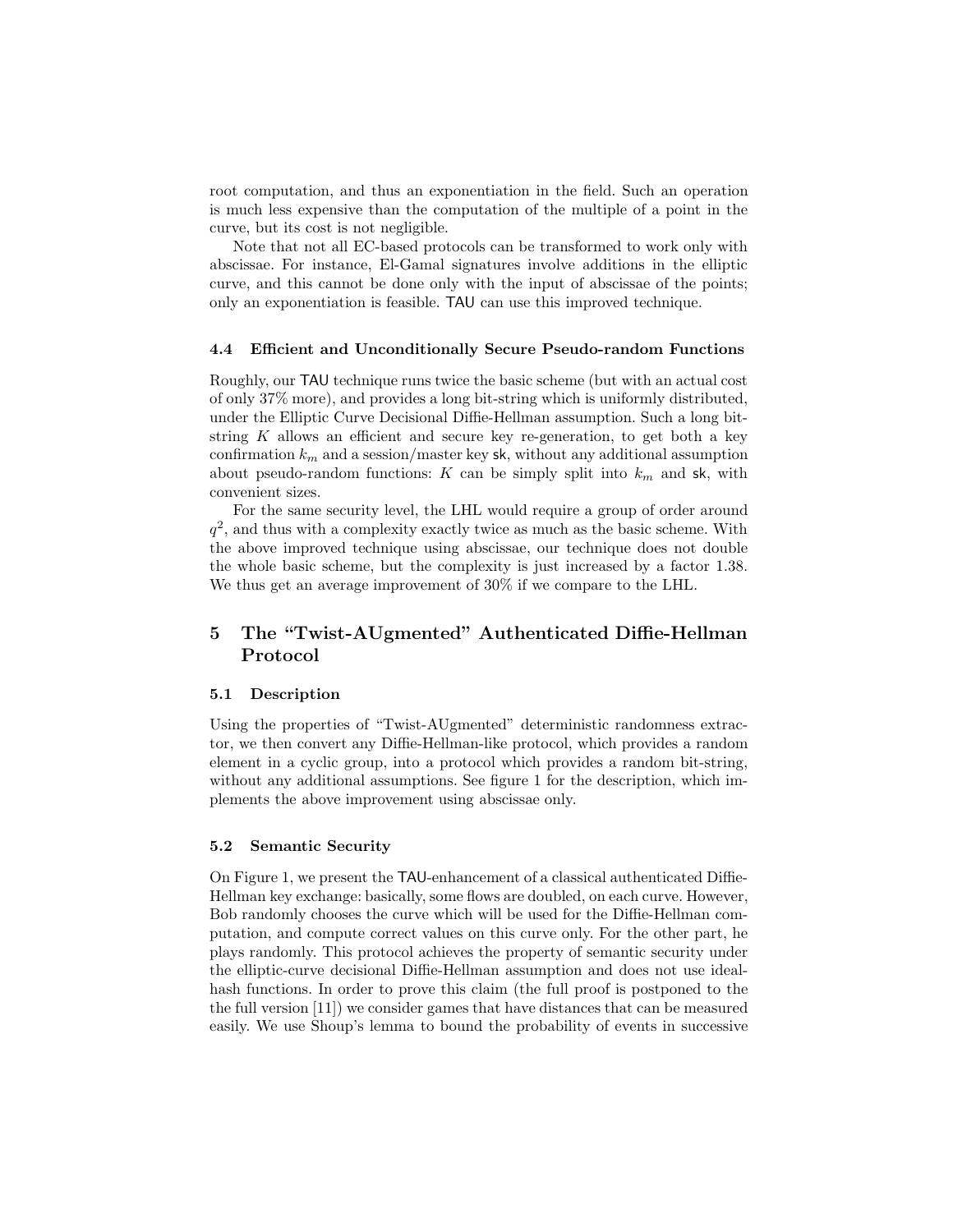Alice Bob Common twisted curves  $\mathbb{E}_0$ ,  $\mathbb{E}_1$  over the finite field  $\mathbb{F}_p$ of respective prime orders  $q_0, q_1$  $\mathcal{X}_i = [\mathbb{E}_i = \langle \mathbf{P}_i \rangle]_{\text{abs}} = \langle P_i \rangle_{\text{abs}}$ , where  $P_i = [\mathbf{P}_i]_{\text{abs}}$ , for  $i = 0, 1$ Signing Key :  $sk_A$  Signing Key :  $sk_B$ Verification  $Key : vk_A$  Verification  $Key : vk_B$  $\begin{aligned} \text{accept} \leftarrow \text{false} \quad \text{accept} \leftarrow \text{false} \quad \text{temperature} \leftarrow \text{false} \end{aligned}$ terminate  $\leftarrow$  false  $s \stackrel{R}{\leftarrow} \{0,1\}^{\star}, x_0 \stackrel{R}{\leftarrow}$  $\overset{R}{\leftarrow} \{0,1\}^{\star}, x_0 \overset{R}{\leftarrow} \mathbb{Z}_{q_0}, X_0 = x_0 \circ P_0$  $x_1 \stackrel{R}{\leftarrow} \mathbb{Z}_{q_1}, X_1 = x_1 \circ P_1$ <br>  $\sigma_A = \text{AUTH.Sign}(\text{sk}_A; (s, X_0, X_1)) \xrightarrow[X_0, X_1, \sigma_A]{} \text{Check } \sigma_A$ <br>  $\beta \stackrel{R}{\leftarrow} \{0, 1\}$  $y_\beta \stackrel{R}{\leftarrow} \mathbb{Z}_{q_\beta}, Y_\beta = y_\beta \circ P_\beta$  $Y_{1-\beta}\stackrel{R}{\leftarrow}\mathcal{X}_{1-\beta}$  $K_{\beta} = y_{\beta} \circ X_{\beta},$  $k_m = \mathsf{MacKey}(K_\beta)$  $\sigma_B = \text{AUTH.Sign}(\textsf{sk}_B; (s, X_0, X_1, Y_0, Y_1))$ Check  $\sigma_B$ <br>  $d \stackrel{R}{\leftarrow} \{0,1\}, K = x_d \circ Y_d$ Bob, s  ${Y_0, Y_1, \sigma_B, \mu_B}$  $\mu_B = \textsf{MAC}.Sign(k_m; ("1", s, Bob))$  $k_m = \textsf{MacKey}(K)$ Try to check  $\mu_B$ : in case of failure  $d = 1 - d, K = x_d \circ Y_d$  $k_m = \textsf{MacKey}(K)$ Check  $\mu_B$  $\mu_A = \text{MAC}.$ Sign $(k_m, ("0", s, Alice))$  $\text{accept} \leftarrow \text{true}$   $\xrightarrow[\sigma_A, \mu_A]{s}$  Check  $\mu_A$ <br>accept  $\leftarrow$ accept ← true terminate  $\leftarrow$  true terminate  $\leftarrow$  true  $sk =$  SessionKey $(K)$  $\textsf{sid} = s, \textit{Alice}, \textit{Bob}, X_0, X_1, Y_0, Y_1, \sigma_A, \sigma_B, \mu_A, \mu_B$ where  $S$ essionKey $(K) = PRF<sub>K</sub>(0)$ , MacKey $(K) = PRF<sub>K</sub>(1)$  $[\mathbf{R}]_{\textsf{abs}}$  is the abscissa of the point  $\mathbf{R}$  in  $\mathbb{F}_p$  $x \circ P$  is the abscissa of x times a point **P** whose abscissa is P and when a check fails whithout being caught, one stops the execution: terminate ← true

Fig. 1. An honest execution of the "Twist-AUgmented" Authenticated Diffie-Hellman protocol.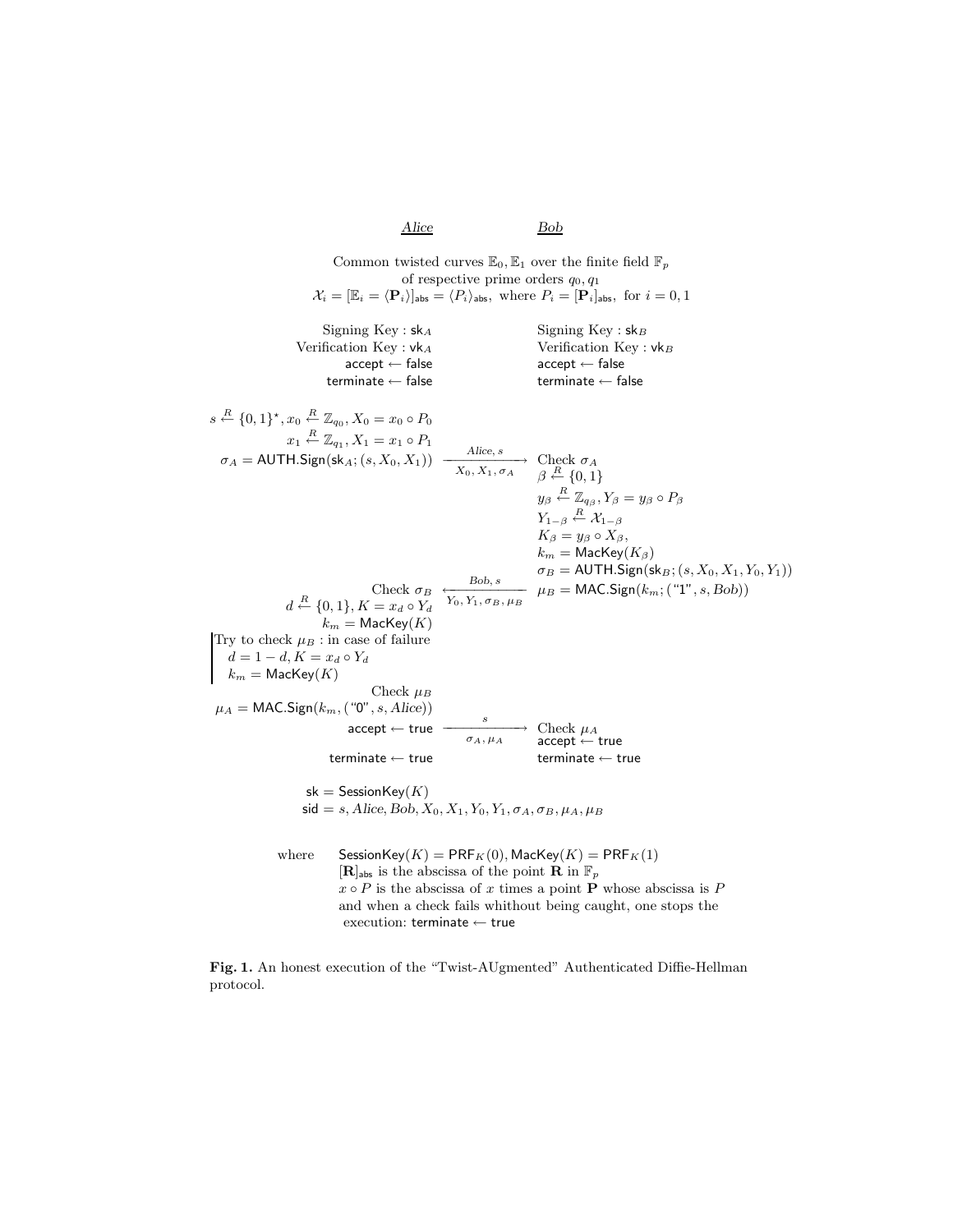games [30, 32]. The first game  $G_1$  goes back to the less efficient, but equivalent, protocol using abscissae and ordinates, and the second game  $\mathbf{G}_2$  allows us to avoid active attacks, granted signatures, so that in the following games we only have to worry about replay attacks. Proving the claim boils down to coming up with the appropriate games  $\mathbf{G}_3$  through  $\mathbf{G}_8$ , in which we obtain a random master key K uniformly distributed in  $\{0, \ldots, 2^{\ell} - 1\}$ . The game  $\mathbf{G}_9$ , providing random session keys, is then easy to come up with and therefore the proof of the claim easily follows. In the last game  $G_9$ , the adversary has indeed clearly no means to get any information about the random bit involved in the Test-query except to flip a coin.

**Theorem 13.** For any adversary  $A$  running within time bound t, with less than q<sup>s</sup> different sessions

$$
\begin{aligned} \mathsf{Adv}_{\mathsf{TAU}}^{\mathsf{ake}}(\mathcal{A}) \le 4 \cdot \mathsf{Succ}_{\mathsf{AUTH}}^{\mathsf{euf-cma}}(2t, q_s, q_s) + 10 \cdot \mathsf{Succ}_{\mathsf{MAC}}^{\mathsf{euf-cma}}(2t, 1, 0) \\ + 2 \cdot \mathsf{Adv}_{\mathbf{P}, \langle \mathbf{P} \rangle}^{\mathsf{ecddh}}(t') + 2 \cdot \mathsf{Adv}_{\mathbf{Q}, \langle \mathbf{Q} \rangle}^{\mathsf{ecddh}}(t') \\ + 2q_s \mathsf{Adv}_{\mathcal{F}}^{\mathsf{prf}}(t', 2) + 20 \mathsf{Adv}_{\mathcal{F}}^{\mathsf{prf}}(2t, 1) + \frac{20 + 5q_s}{\sqrt{2^\ell}}, \end{aligned}
$$

where  $t' \leq t + 8 \times q_s T_m$ , and  $T_m$  is an upper-bound on the time to compute the multiplication of a point by a scalar.

# Conclusion

This paper presents a new technique in order to get an appropriate session key with Diffie-Hellman key exchanges. It provides the best efficiency, since it is more than 30% more efficient than using the Leftover Hash Lemma, while it does not require any authenticated randomness.

## Acknowledgement

The work described in this paper has been supported in part by the European Commission through the IST Programme under Contract IST-2002-507932 ECRYPT. The first author is supported by the Director, Office of Science, Office of Advanced Scientific Computing Research, Mathematical Information and Computing Sciences Division, of the U.S. Department of Energy under Contract No. DE-AC03-76SF00098. This document is report LBNL-54709. Disclaimer available at http://www-library.lbl.gov/disclaimer.

## References

1. M. Abdalla, M. Bellare, and P. Rogaway. The Oracle Diffie-Hellman Assumptions and an Analysis of DHIES. In  $CT - RSA$  '01, LNCS 2020, pages 143–158. Springer-Verlag, 2001.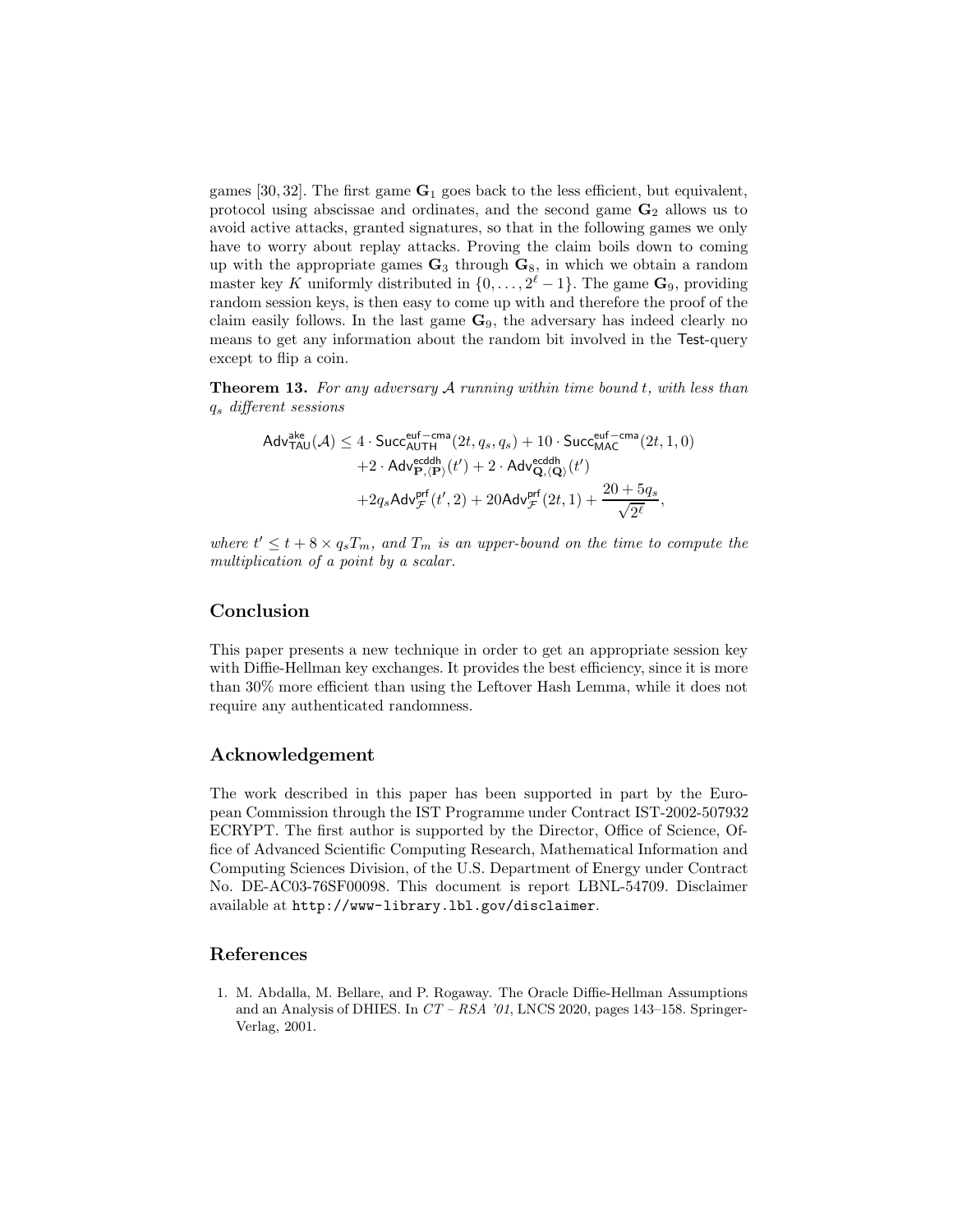- 2. B. Barak and S. Halevi. An architecture for robust pseudo-random generation and applications to /dev/random. In Proc. of ACM CCS, ACM, 2005.
- 3. B. Barak, R. Shaltiel and E. Tromer. True Random Number Generators Secure in a Changing Environment. In CHES '03, pages 166–180. LNCS 2779, 2003.
- 4. S. M. Bellovin and M. Merritt. Encrypted Key Exchange: Password-Based Protocols Secure against Dictionary Attacks. In Proc. of the Symposium on Security and Privacy, pages 72–84. IEEE, 1992.
- 5. M. Bellare, R. Canetti and H. Krawczyk. Keying Hash Functions for Message Authentication. In Crypto '96, LNCS 1109, pages 1–15. Springer-Verlag, 1996.
- 6. M. Bellare and P. Rogaway. Random Oracles Are Practical: a Paradigm for Designing Efficient Protocols. In Proc. of ACM CCS, pages 62–73. ACM Press, 1993.
- 7. B. Möller. A Public-Key Encryption Scheme with Pseudo-Random Ciphertexts. In ESORICS '04, LNCS 3193, pages 335–351. Springer-Verlag, Berlin, 2004.
- 8. C. Boyd, P. Montague, and K. Nguyen. Elliptic Curve Based Password Authenticated Key Exchange Protocols. In ACISP '01, LNCS 2119, pages 487–501. Springer-Verlag, 2001.
- 9. R. Canetti, Y. Dodis, S. Halevi, E. Kushilevitz and A. Sahai. Exposure-Resilient Functions and All-Or-Nothing Transforms. In Eurocrypt '00, LNCS 1807, pages 453–469. Springer-Verlag, 2000.
- 10. O. Chevassut, P. A. Fouque, P. Gaudry, and D. Pointcheval. Key Derivation and Randomness Extraction. ePrint Report 2005/061. Available at http://eprint. iacr.org/.
- 11. O. Chevassut, P. A. Fouque, P. Gaudry, and D. Pointcheval. The Twist-Augmented Technique for Key Exchange. Full version available at http://www.di.ens.fr/ users/pointche/pub.php.
- 12. Q. Dang and T. Polk. Hash-Based Key Derivation. draft-dang-nistkdf-00.txt. Available at http://www.ietf.org/internet-drafts/.
- 13. W. Diffie and M. E. Hellman. New Directions in Cryptography. IEEE Transactions on Information Theory, IT–22(6):644–654, November 1976.
- 14. Y. Dodis. Exposure-Resilient Cryptography. PhD Thesis, MIT, August 2000.
- 15. Y. Dodis, R. Gennaro, J. Håstad, H. Krawczyk, and T. Rabin. Randomness Extraction and Key Derivation Using the CBC, Cascade and HMAC Modes. In Crypto '04, LNCS, pages 494–510. Springer-Verlag, 2004.
- 16. Y. Dodis, A. Sahai, A. Smith. On perfect and adaptive security in exposure-resilient cryptography. In Eurocrypt '01, LNCS 2405, pages 301–324. Springer-Verlag, 2001.
- 17. R. Gennaro, H. Krawczyk, and T. Rabin. Secure Hashed Diffie-Hellman over Non-DDH Groups. In Eurocrypt '04, LNCS 3027, pages 361–381. Springer-Verlag, 2004.
- 18. D. Harkins and D. Carrel. The Internet Key Exchange (IKE). RFC 2409, 1998.
- 19. J. Håstad, R. Impagliazzo, L. Levin, and M. Luby. A Pseudorandom Generator from any One-Way Function. SIAM Journal of Computing, 28(4):1364–1396, 1999.
- 20. I. Impagliazzo, L. Levin, and M. Luby. Pseudo-Random Generation from One-Way Functions. In Proc. of the 21st STOC, pages 12–24. ACM Press, New York, 1989.
- 21. I. Impagliazzo and D. Zuckerman. How to Recycle Random Bits. In Proc. of the 30th Annual IEEE FOCS, pages 248–253, 1989.
- 22. B. Kaliski. One-Way Permutations on Elliptic Curves. Journal of Cryptology, 3(3):187–199, 1991.
- 23. J. Kamp and D. Zuckerman. Deterministic Extractors for Bit-Fixing Sources and Exposure-Resilient Cryptography. In Proc. of the 44th Annual IEEE Symposium on Foundations of Computer Science, 2003.